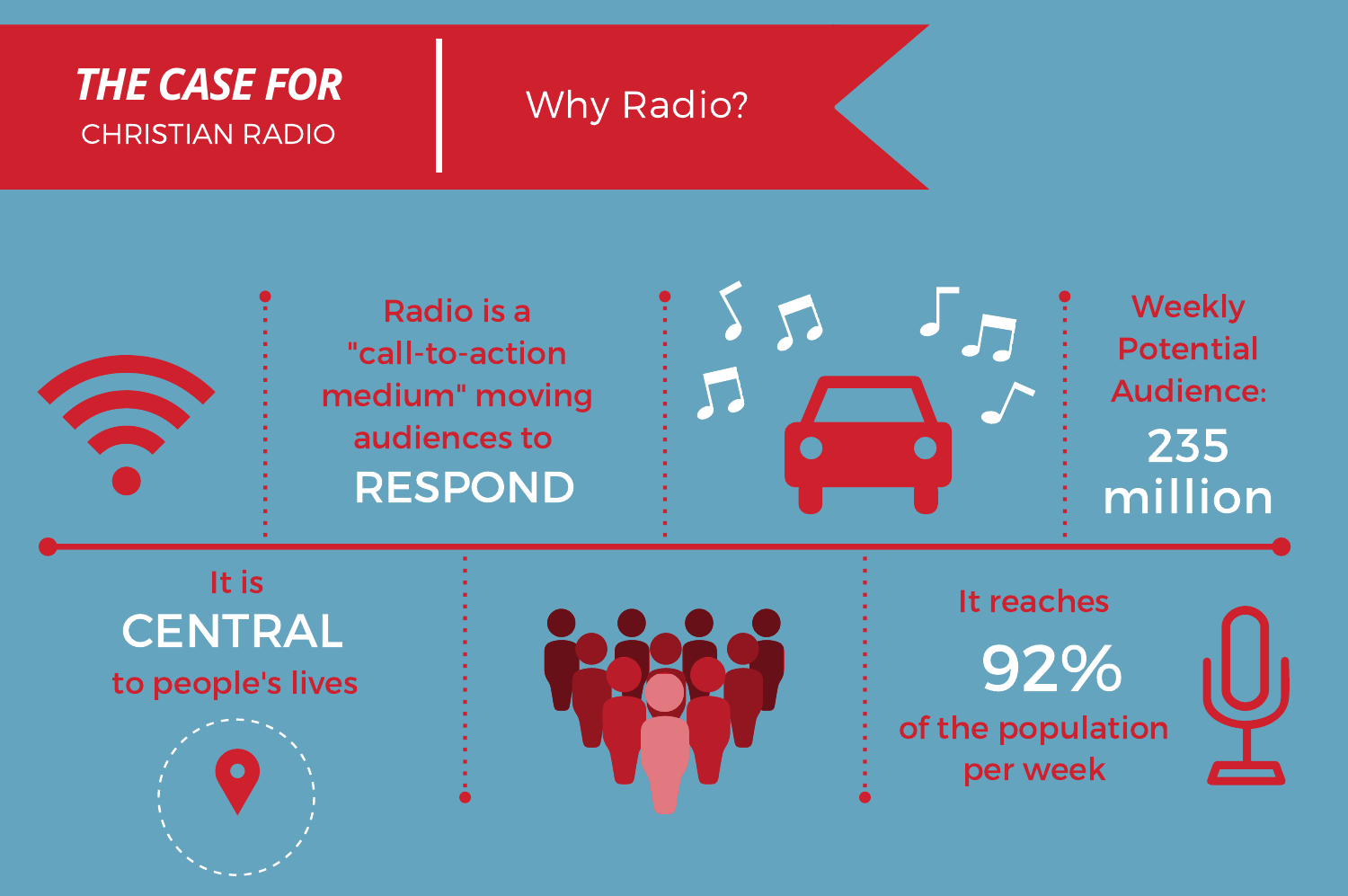## *THE CASE FOR* CHRISTIAN RADIO

#### **Listeners**

### **How Many Give:**  $70\%$  dopated to 1.2 ministries  $\frac{1}{2}$  Of those, half made



70% donated to 1-2 ministries that they listen to on the radio in the last 6 months

5 or more donations

#### How They Listen:



### What They Listen To:



listen to Christian talk or sermons on the radio per week

## How Long They Listen:

Of those, 31 % listen for 5 + hrs per week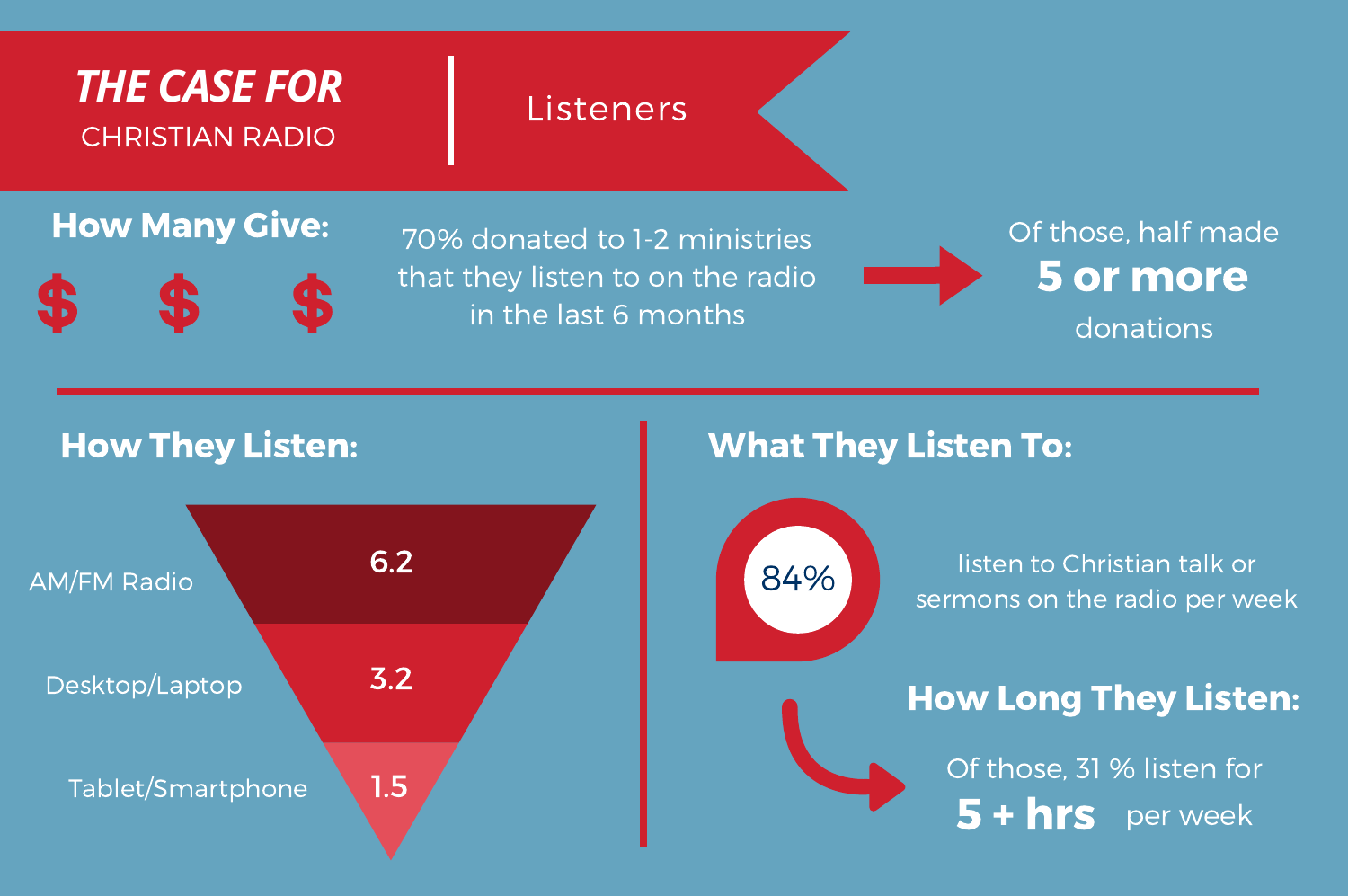## *THE CASE FOR* CHRISTIAN RADIO

#### The Donor Difference

**Listeners:**

72%

58%

81%

31%

 $*$  Listeners who donate are the most *passionate&committedtotheir faith*

Describe themselves as Born again or evangelical

Describe religion as essential to life

Are regular donors to a local church

Listens to a Christian teaching/talk radio station daily or regularly

**Listeners who** *donate*:

97%

93%

94%

77%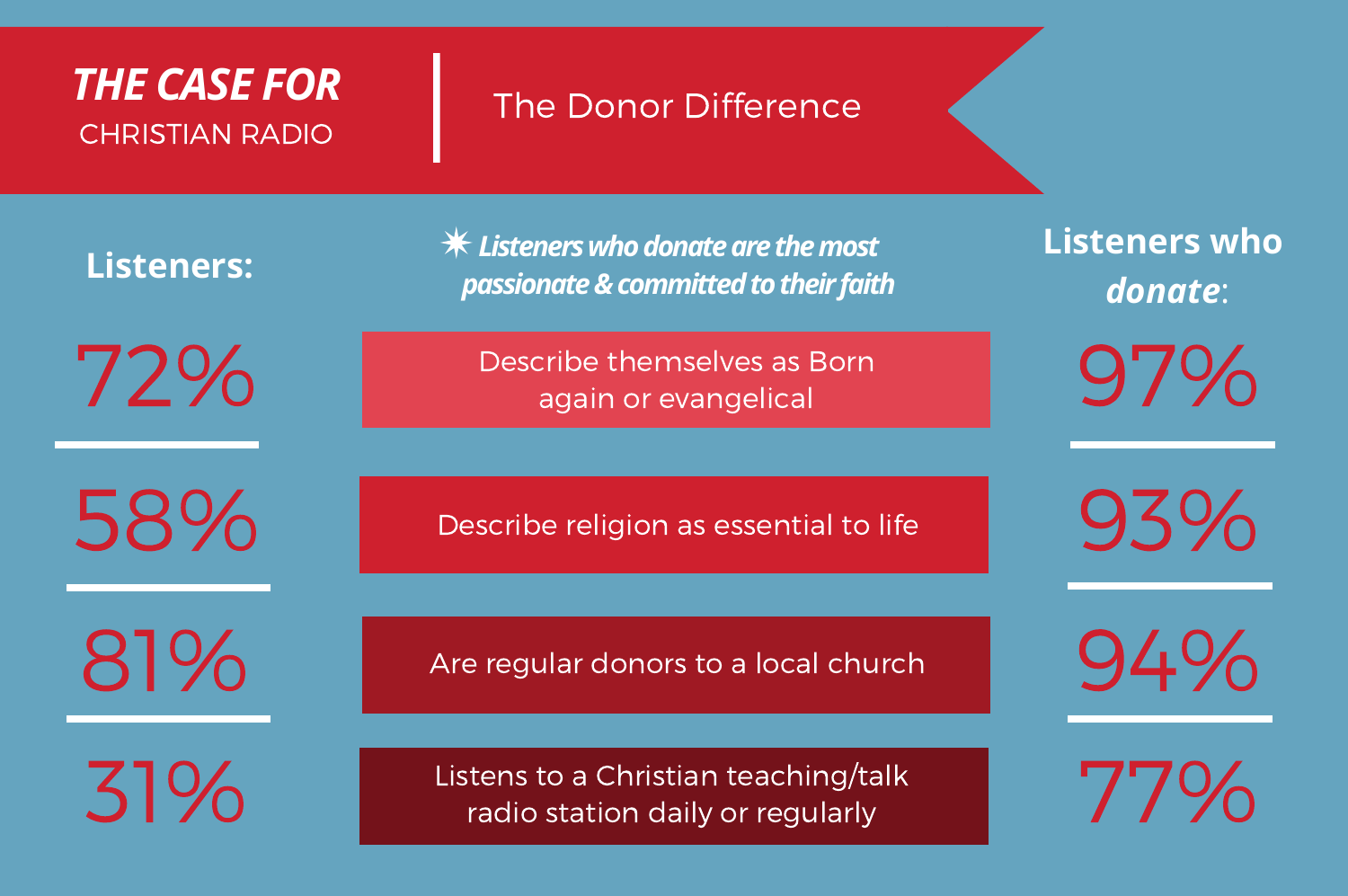## *THE CASE FOR* CHRISTIAN RADIO

## Case in Point



Christian Radio listeners are committed to faith and active at church

For unparalleled, cost-effective reach to (and response from) the most committed Christians...



...the answer is Christian Radio!



Majority of Christian Radio listeners convert into ministry donors & support multiple ministries each year